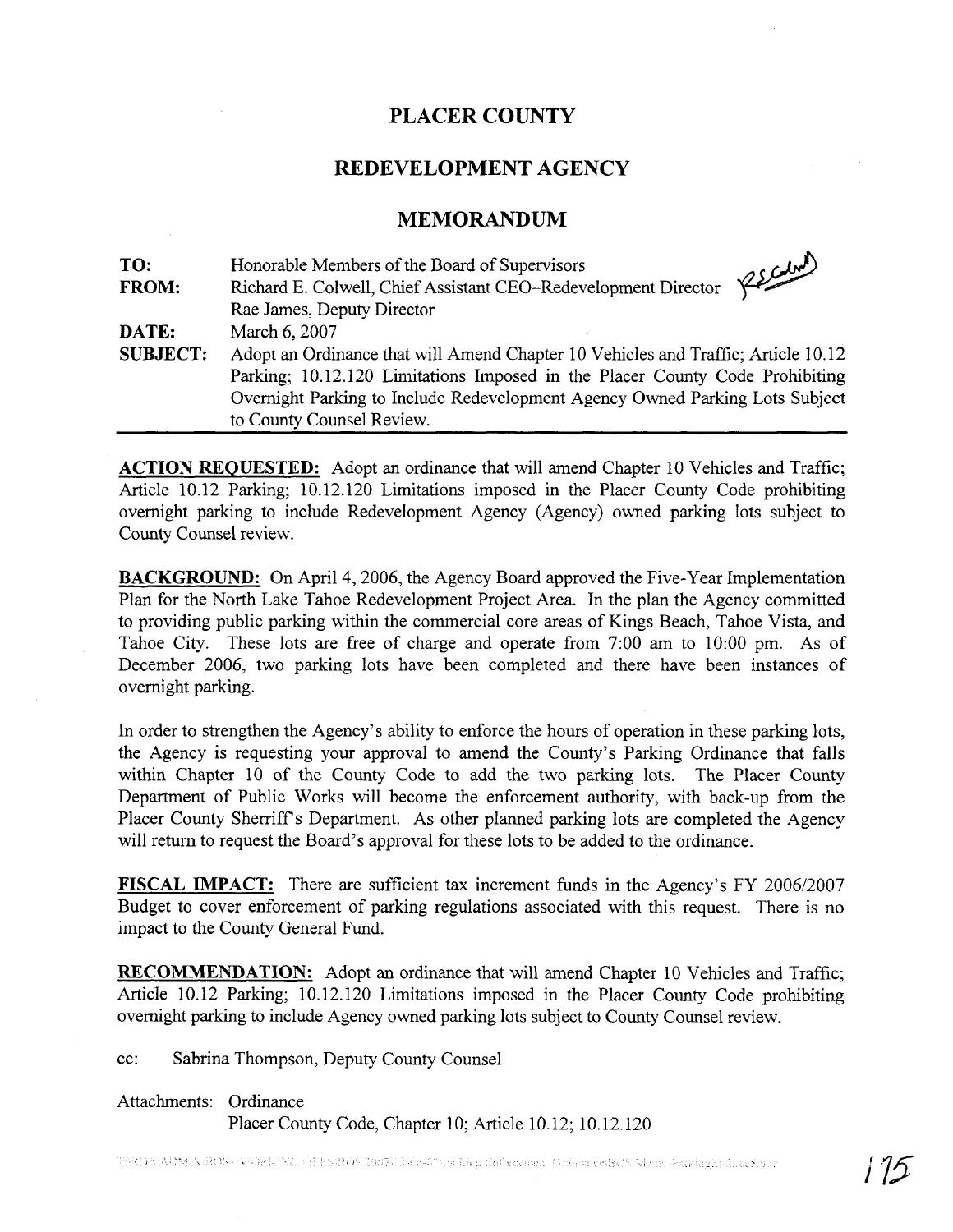# **Before the Board of Supervisors County of Placer, State of California**

In the matter of: Resol. No: Resol. No: Resol. No:

AN ORDINANCE AMENDING CHAPTER 10 VEHICLES AND TRAFFIC; ARTICLE 10.12 PARKING; 10.12.120 LIMITATIONS IMPOSED OF THE PLACER COUNTY CODE.

Ord. No:

First Reading: \_\_\_\_\_\_\_\_\_\_\_\_\_\_\_

The following \_\_ORDINANCE \_\_\_\_\_\_\_\_\_\_\_\_\_\_ was duly passed by the Board of Supervisors of the

County of Placer at a regular meeting held December 5, 2000 by the following

vote on roll call:

Ayes:

Noes:

Absent:

Signed an approved by me after its passage.

CHAIRMAN, BOARD OF SUPERVISORS

Attest: Clerk of said Board

The Board of Supervisors of the County of Placer, State of California, does hereby ordain as follows:

That Placer County Code, Chapter 10 Vehicles and Traffic; Article 10.12 Parking; 10.12.120 Limitations Imposed is hereby amended as shown on "Exhibit A" attached hereto and made a part hereof.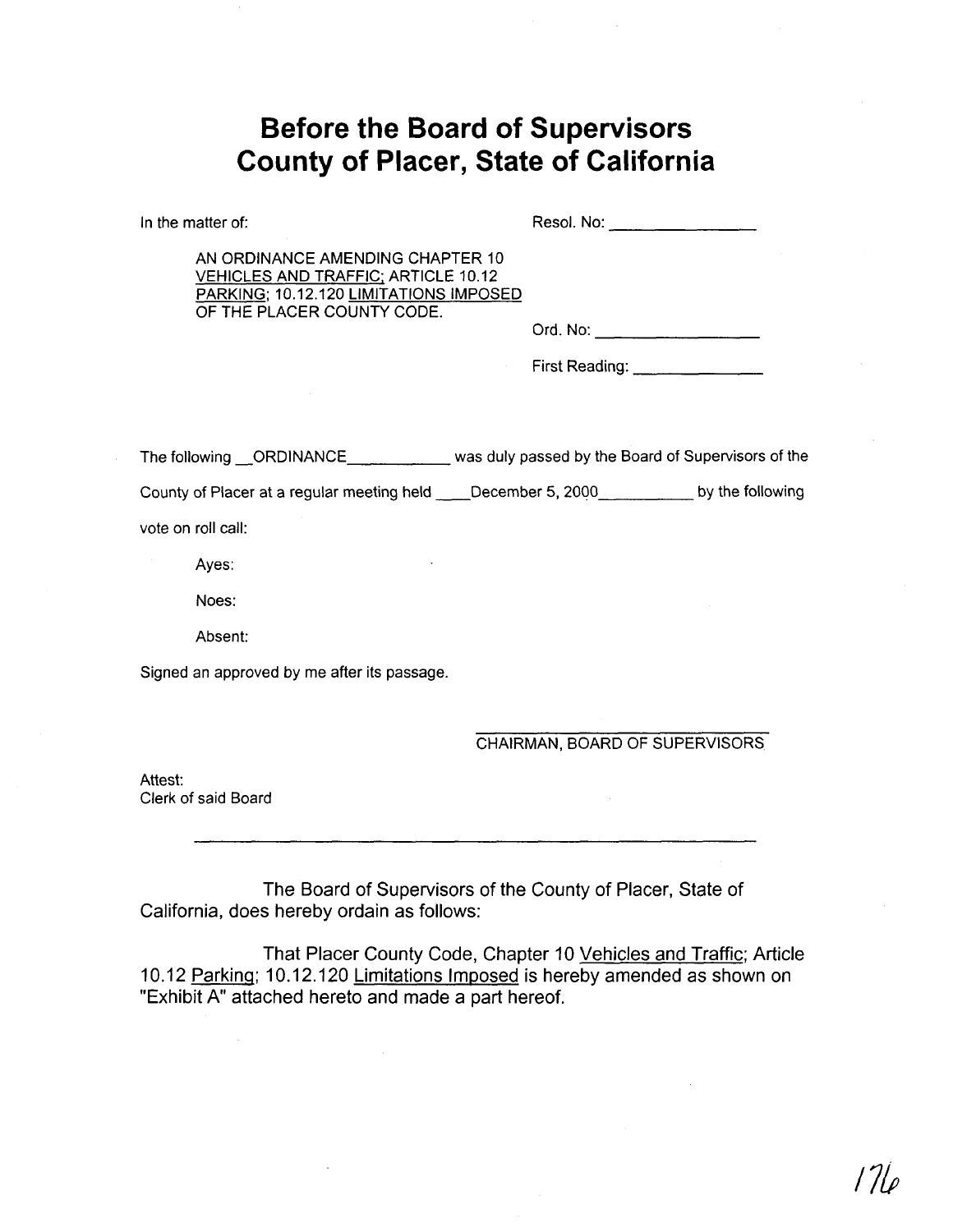# Exhibit A

# **Chapter 10 VEHICLES AND TRAFFIC**

### Article 10.12 PARKING

## **Part 4. Parking Restrictions on Various County Roads**

| 10.12.120<br>Limitations imposed. |                       |                                                                                  |           |
|-----------------------------------|-----------------------|----------------------------------------------------------------------------------|-----------|
|                                   |                       | Pursuant to the provisions of the California Vehicle Code, the following parking |           |
| restrictions are established:     |                       |                                                                                  |           |
| Road                              | Location              | <b>Restriction</b>                                                               | Ordinance |
| Brockway Vista Avenue             | On south side, from   | No parking anytime                                                               | 4680      |
| (X7038)                           | Coon Street (PM 0.02  |                                                                                  |           |
|                                   | to 0.22)              |                                                                                  |           |
| <b>Brook Avenue</b>               | 8445 Brook            | <u>No parking from</u>                                                           |           |
| <b>Public Parking Lot</b>         | Avenue, Kings         | <u>10:00 p.m. to</u>                                                             |           |
|                                   | <b>Beach</b>          | 7:00 a.m.                                                                        |           |
| Camden Court                      | All                   | * No parking except by                                                           | 5338-B    |
|                                   |                       | permit                                                                           |           |
| <b>AND</b>                        |                       |                                                                                  |           |
|                                   | On south side from    |                                                                                  |           |
| Iowa Hill Road (H4140)            | Fowler Drive to 190   | No parking anytime                                                               | 4503      |
|                                   | feet east of the      |                                                                                  |           |
|                                   |                       |                                                                                  |           |
|                                   | Pinetop Apartment     |                                                                                  |           |
|                                   | Driveway (PM 0.09 to  |                                                                                  |           |
|                                   | 0.16)                 |                                                                                  |           |
| <u>Jackpine Street</u>            | <u>250 Jackpine</u>   | No parking from                                                                  |           |
| Public Parking Lot                | <u>Street, Tahoe </u> | 10:00 p.m. to                                                                    |           |
|                                   | <u>City</u>           | 7:00 a.m.                                                                        |           |
| James Place (E0040)               | All                   | No parking 8:00 a.m. to                                                          | 3174      |
|                                   |                       | 6:00 p.m.                                                                        |           |